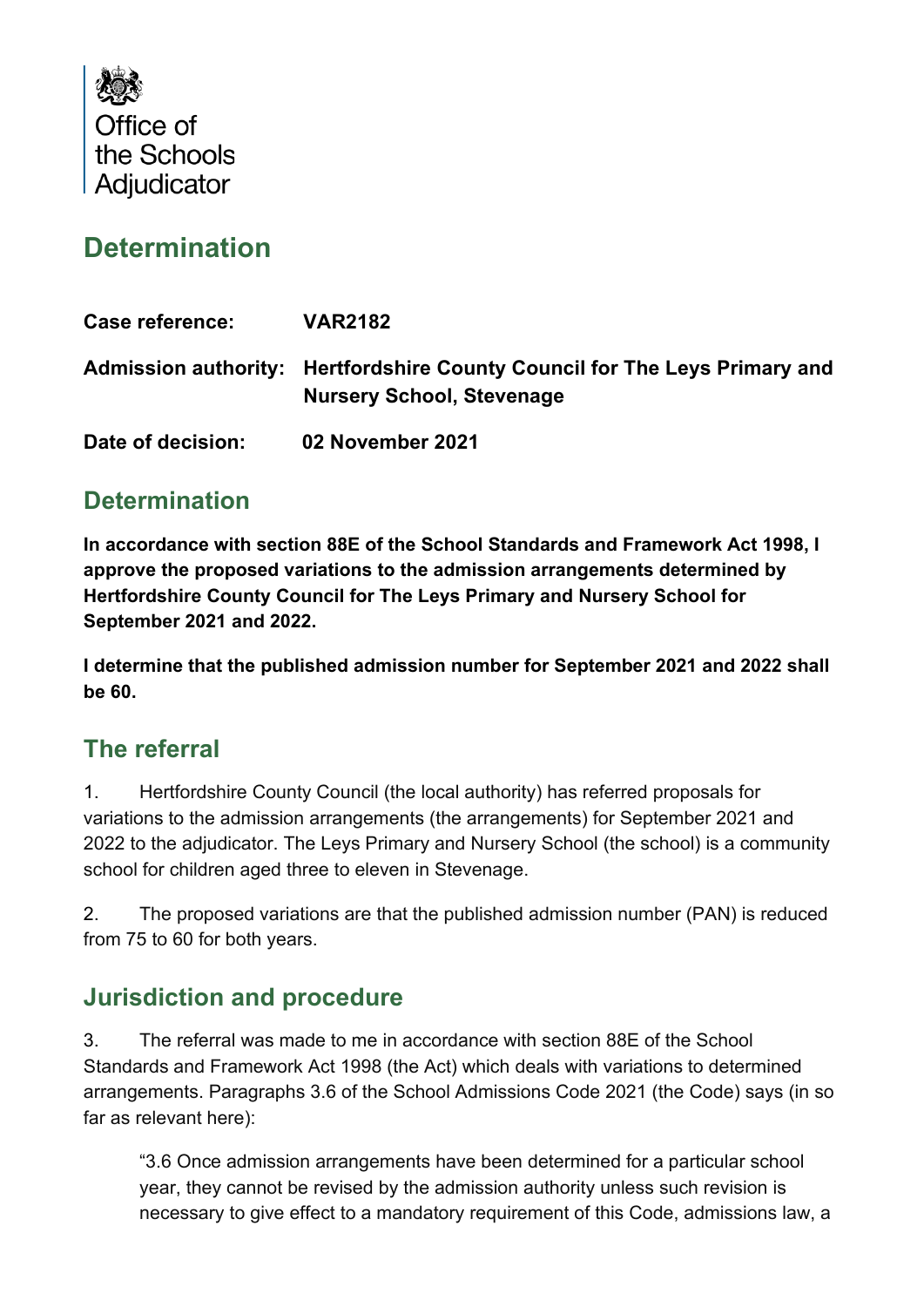determination of the Schools Adjudicator or any misprint in the admission arrangements. Admission authorities may propose other variations where they consider such changes to be necessary in view of a major change in circumstances. Such proposals **must** be referred to the Schools Adjudicator for approval, and the appropriate bodies notified. Where the local authority is the admission authority for a community or voluntary controlled school, it **must** consult the governing body of the school before making any reference."

4. I find that the appropriate procedures were followed, and I am also satisfied that the proposed variations are within my jurisdiction. The 2021 Code came into force on 1 September 2021 and thus all references made are to the 2021 Code.

- 5. In considering this matter I have had regard to all relevant legislation and the Code.
- 6. The information I have considered in reaching my decision includes:
	- a. the referral from the local authority dated 18 August 2021 and supporting documents;
	- b. the determined arrangements for 2021 and 2022 and the proposed variations to those arrangements;
	- c. evidence that the governing board for the school has been consulted;
	- d. a map showing the location of the school and other relevant schools;
	- e. a copy of the email dated 20 August 2021 notifying the appropriate bodies about the proposed variations; and
	- f. information available on the websites of the local authority and the Department for Education (DfE).

### **The proposed variation**

7. The school is situated in the north east of Stevenage, a town 29 miles north of London. The DfE database shows fifteen other schools admitting children to the Reception Year (YR) within two miles from its postcode. The admission arrangements, including a PAN of 75, for each of the school years 2021/22 and 2022/23 were determined by the local authority on 24 February 2020 and 22 February 2021, respectively.

8. Paragraph 3.6 of the Code (as above) requires that admission arrangements, once determined, may only be revised, that is changed or varied, if there is a major change of circumstance or certain other limited and specified circumstances. I will consider below whether the variation requested is justified by the change in circumstances.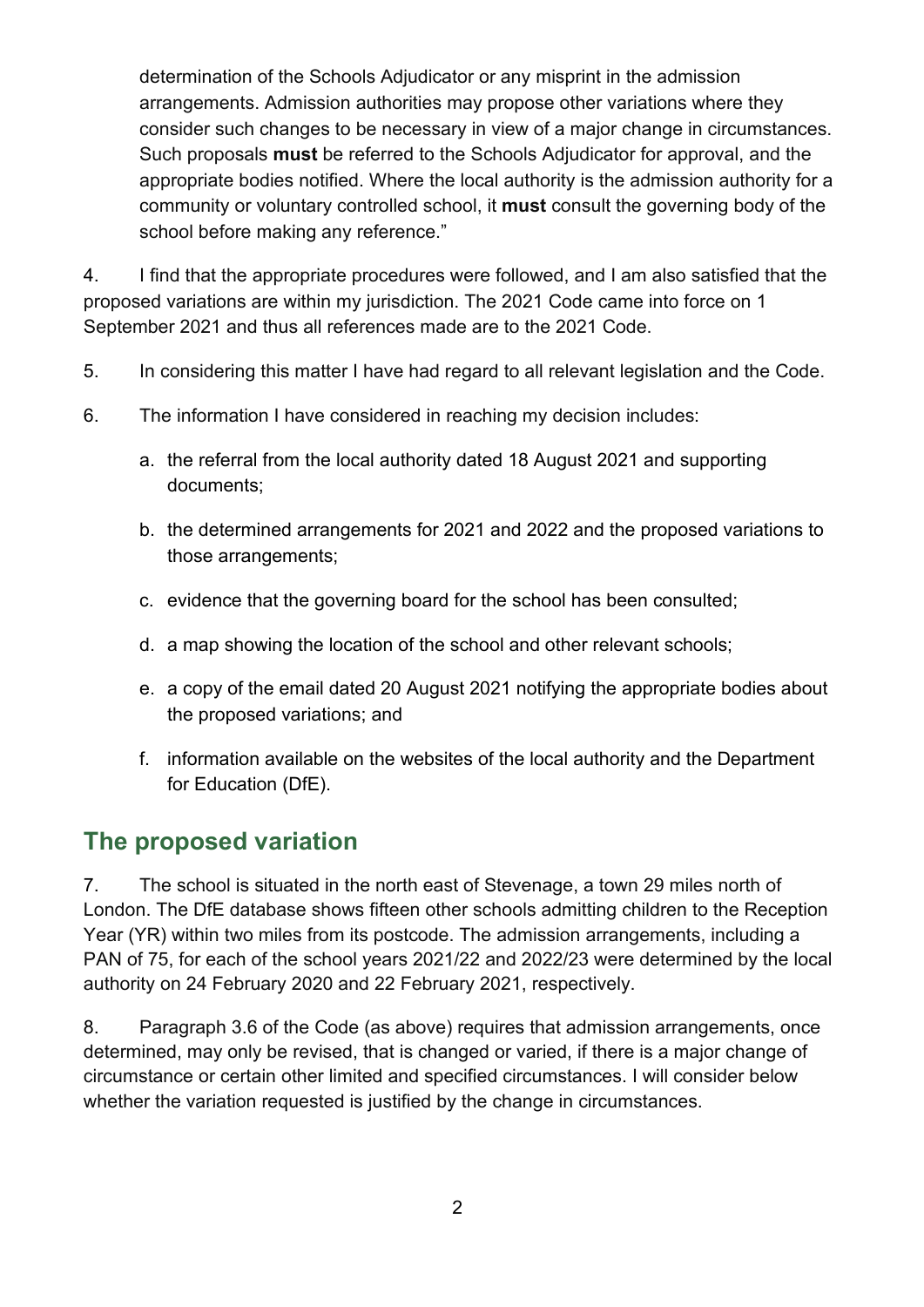# **Consideration of proposed variation**

9. The school currently has a PAN of 75 and the local authority told me that admissions to years 1 to 3 are capped at 60. I shall comment later in this determination about capping. The school is located in the Stevenage North East A planning area along with four other schools with a total of 345 reception places. The five schools in the planning area have not been full to PAN in the last few years with more places surplus at the school compared to the other schools.

10. The local authority told me, "Reducing the PAN would allow senior leaders and governors to establish a budget which is predicated on a realistic and accurate figure for income/pupil intake, so that funds can be accurately and precisely targeted to maximise the quality of education at the school. This would include:

- establishing an efficient and effective staffing structure
- releasing funds to maintain and enhance vital school resources

The reduction in PAN would allow the school to better organise to ensure a stable and financially viable organisation and allow the school to strategically plan."

11. The minutes of the meeting of the Resources Committee of the governing board on 7 July 2021 record discussion about the need to reduce the PAN to 60 as if more than 60 pupils are admitted, "we will have no choice but to recruit another qualified teacher as the year group will have to be split into three classes. This will have a huge impact on our school budget." The governing board met on 12 July 2021, and it was agreed to take the issue to the local authority.

12. I want to consider the impact of the proposed reduction on the number of places in the planning area. The local authority has a duty to make sure that there are sufficient places in the local area if the PAN is reduced. The local authority sent me information about the number of places in the planning area, the number of children admitted in the last few years and the forecast for 2022 onwards.

Table 1: number of places in the local authority planning area for admission to YR with forecast of demand

|                                             | 2019    | 2020 | 2021          | 2022 | 2023  |
|---------------------------------------------|---------|------|---------------|------|-------|
| Sum of PANs (based on existing PAN of 75 at | 345     | 345  | 345           | 345  | 345   |
| the school)                                 |         |      |               |      |       |
| Number of children admitted/forecast        | 312     | 317  | 306           | 311  | 297   |
| <b>Number of vacant places</b>              | 33      | 28   | 39            | 34   | 48    |
| Number of vacant places as a percentage     | $9.6\%$ |      | $8.1\%$ 11.3% | 9.9% | 13.9% |
|                                             |         |      |               |      |       |

13. The local authority told me that the summer 2020/21 forecast indicated demand for 324 reception places against 345 places available. In addition, it was anticipated that North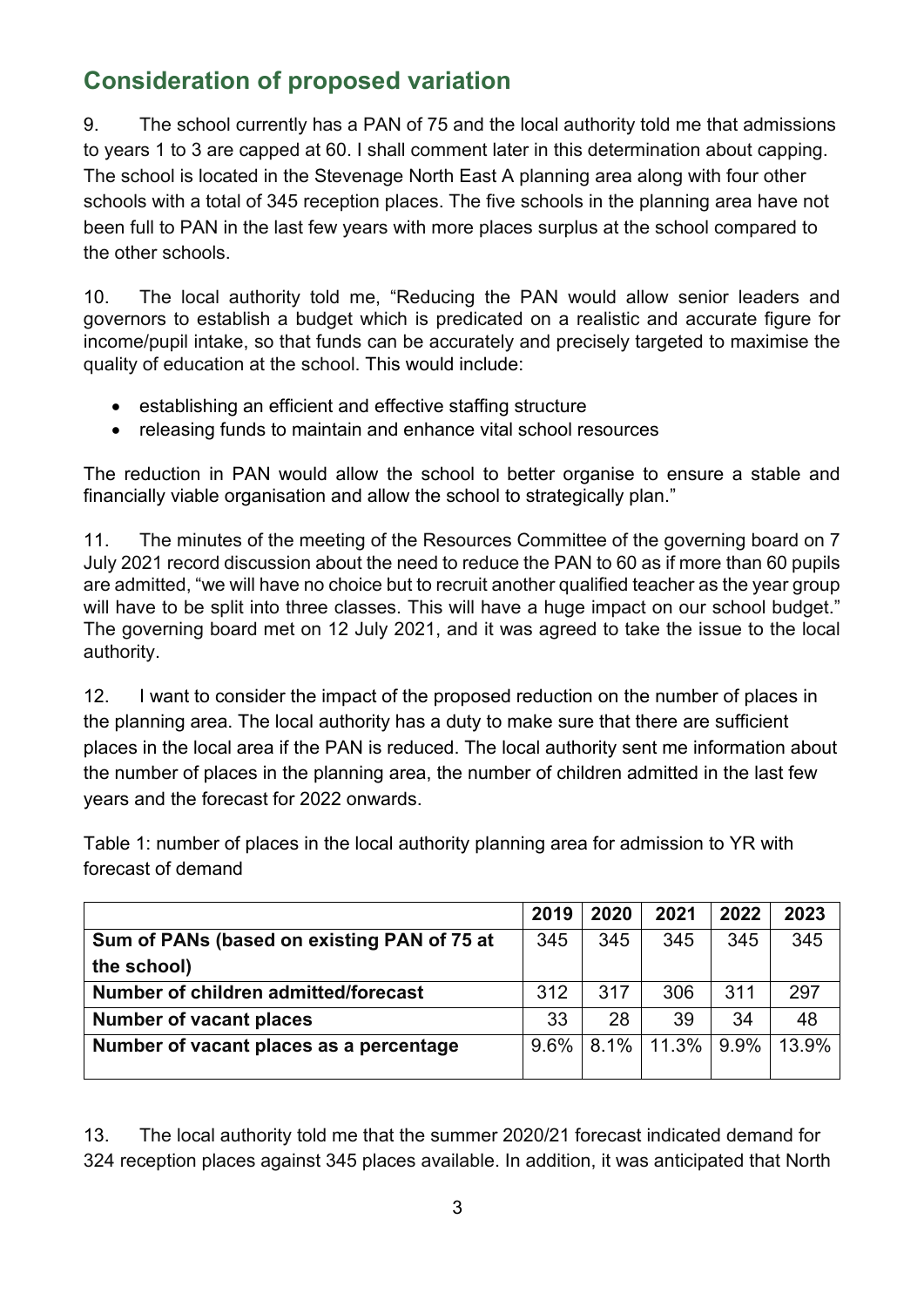Hertfordshire District Council's Local Plan, which included new housing development in this area of Stevenage where school places were likely to be needed, was anticipated to be adopted in early 2021. However, the Plan has now been delayed until the end of 2021 at the earliest and possibly early 2022. This together with fewer YR children across the area than forecast provides the context for this application to reduce the PAN. The local authority told me, "Therefore, in light of the delay in new housing growth coming forward and supressed demand, it is considered that a reduction in PAN from 75 to 60 would assist The Leys Primary & Nursery School in managing numbers and class organisation over the coming years as well as ensuring more financial security."

14. I turn now to the numbers at the school. The school has not admitted to its PAN of 75 for a number of years and the numbers admitted are also below the proposed PAN of 60. The numbers admitted are 2021: 56; 2020: 52; 2019: 50; 2018: 54; 2017: 57. Expanding on the financial issues, the local authority told me that, ""Employing a third teacher and extra support staff from September 2021 would have a major impact on the school's finances leading to a deficit budget in 2022/23. The only alternative would be to make staff redundancies in other year groups which would have a negative impact on pupils' outcomes and staff wellbeing."

15. The School Admissions (Infant Class Sizes) (England) Regulations 2012 require that children are taught in class sizes of no more than 30 with one teacher with a very few and limited exceptions. If the PAN stayed at 75 the school would be required to admit up to that number. This may be unlikely given previous numbers but, if it admits more than 60, the school would be required to employ an additional teacher or to allocate any such children to another class and introduce mixed aged classes – which it is unlikely to wish to do.

16. The school has not admitted to its PAN for a number of years and the proposed new housing in the area where families would be looking for places in the planning area has not yet been taken forward. There is sufficient capacity still available to offer places to parents who may move into the area mid-year. I therefore approve the proposed reduction in PAN for September 2021 and 2022.

17. I need to clarify the local authority's decision to cap the school's intake at 60 in Years 1 - 3 which was taken in discussion with the school about their financial pressures. The local authority said, "Years 1 to 3 currently have their PAN capped at 60." The reference to the PAN for those years is not entirely accurate as the PAN of course applies only to the relevant year of entry, to the Reception Year for this school, and not to other year groups. Applications to other year groups are determined by the admission authority and are based on whether the admission of that child would prejudice the efficient delivery of education or use of resources. It is for the admission authority to come to that decision and to clarify to any applicant the basis for doing so. It would be possible in this context for the admission authority to have regard to the effects of the infant class size regulations in coming to a conclusion about whether prejudice would or would not arise. In practice, I note that the numbers on roll are below the cap of 60 for those years.